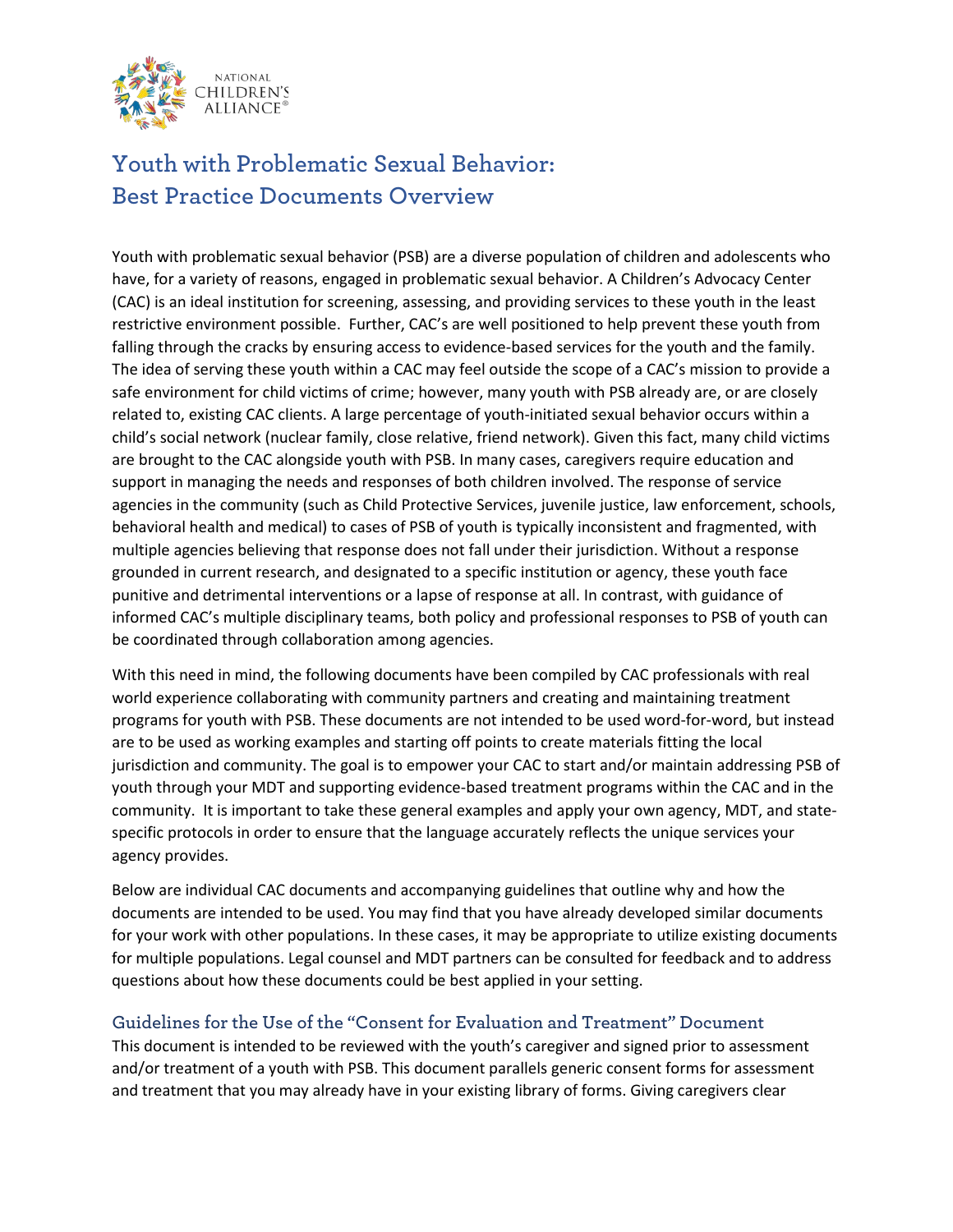expectations can help reduce anxiety and begin to build a solid foundation upon which healing can begin.

The importance of early caregiver engagement, particularly when youth have PSB, cannot be overstated. Because responses by the different service agencies can feel confusing and unpredictable, caregivers may enter services unsure of what to expect for themselves or their child.

Staff responsible for administering this document should be familiar with state and federal laws regarding mandated reporting so that those laws can be explained to the caregiver if questions arise. Staff should also be familiar with laws regarding HIPPA regulations and regulations for the management of documents once collected.

# **Guidelines for the Use of the "Consent for the Release/Exchange of Confidential Information" Document**

This document is intended to be reviewed with the youth's caregiver and signed prior to releasing and/or exchanging information with outside agencies. This document parallels generic authorizations for the release and/or exchange of information and may also already exist within your library of forms.

Staff responsible for administering this document should be familiar with HIPPA regulations as well as regulations for the management of documents once collected.

# **Guidelines for the Use of the "Consent for Case Review with the Multidisciplinary Team" Document**

This document's intention is similar to the "Consent for the Release/Exchange of Confidential Information" document; however, it is expressly designed to outline the members and functions of a Multidisciplinary Team (MDT) that may be involved in a youth with PSB case.

The staff responsible for administering this document should be familiar with all the parameters of the "Release/Exchange" document, in addition to being familiar with the CAC's MDT process. Staff should be comfortable explaining to caregivers the purpose of the MDT, the role of the CAC in facilitating the MDT, and any risks or advantages to the case review process. The staff should also be able to answer questions caregivers may have about their rights for refusal of services, as well as how the clinical care will be impacted with and without the MDT case review process.

## **Guidelines for the Use of the "Limits to Confidentiality" Document**

Informed consent and confidentiality are critical concepts that should be reviewed with all clients and their caregivers (and legal guardians if different) prior to engagement in any therapeutic service. This document is intended to provide additional information pertinent to consent and confidentiality and about legal issues for youth with PSB whose behavior may be considered illegal in the jurisdiction. It may be particularly pertinent to clients at or above the age of adjudication, and may need to be revisited throughout the course of services as youth are asked to share information about their PSB.

The "Limits to Confidentiality" document may be used with clients who have been adjudicated and/or have agency(ies) involvement related to their sexual behavior. Treatment for older youth with PSB can entail the client's admission/acknowledgement of involvement in a crime. Knowledge of the factors of the case that can impact the legal implications of youth behavior is essential when addressing PSB of youth. Further, when applicable, it is paramount that clients and their caregivers fully understand the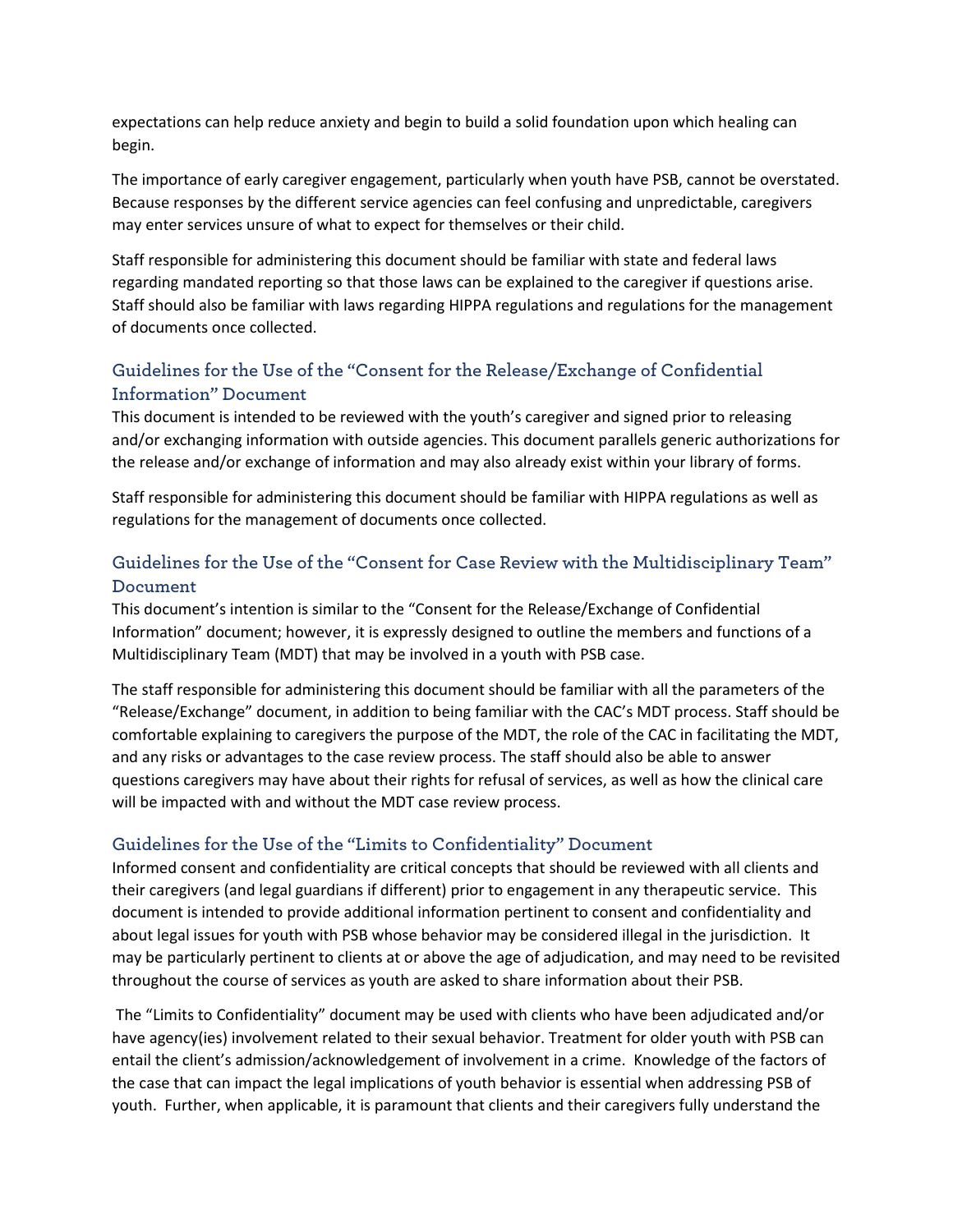potential implications of the acknowledgement of additional crimes outside of their referral behavior or offense. This document may not be relevant for younger clients whose therapeutic services do not require acknowledgement of involvement in a crime.

# **Guidelines for the Use of the "Home Safety Plan" Document**

Safety planning is a process to implement with families early in services and is addressed when there is a need for establishing and/or clarifying strategies to support the safety of all children. Safety planning is a process to consider with all families; however, in cases that include youth with problematic sexual behavior, there is often a specific need to review safety and establish clear rules to support the safety of children in the home and in the community.

The "Home Safety Plan" includes information regarding restrictions for and responsibilities of the youth with PSB, responsibilities of the caregivers, and activities in which the child and/or children may engage. Commonly, safety is part of the intake assessment, and as a safety plan is developed with the caregivers as part of the intake or initial sessions of treatment. Safety should be reassessed informally and formally throughout the course of treatment and the plan revised accordingly when warranted.

This document is intended to be developed jointly with the caregivers and directly involve the youth. The document is subdivided into two forms, one which is more appropriate to be used with older youth and adolescents, and one for younger children. The content is consistent between the two documents, but the language is carefully selected to be developmentally appropriate for each population. This document is a template, with example guidelines to facilitate the development of a home safety plan that fits the context, strengths, risks, and vulnerabilities of those involved. It should NOT be used strictly as written without working with the caregivers to determine fit and need for the family. Contexts to consider include whether there is a no contact order in place, if there are younger or vulnerable children in the home, or if there is the potential for contact with other children (e.g., frequent visitors, home businesses, and/or child care facilities in the home).

The purpose of this document is to empower caregivers to understand their role as an external control for their child, as well as their responsibility to monitor the safety of their child and others while their child remains in the community. It is further intended to establish and clearly outline expectations that, by following, support the family in achieving positive therapeutic outcomes. The "Home Safety Plan" should be a working document which allows for changes and adaptations through the course of the family's progress in services. Difficulty following the safety plan may raise the level of risk for problematic behavior. In order to work towards safety and protection, there may be discussions with community partners on the MDT to determine if additional supports are needed for the family, as well as if options other than community-based placement and treatment are needed, given the level of PSB, the risk factors, and the vulnerability of children.

This document is not a legally binding contract, but rather a plan developed as a team with the family. This is a clinical tool and not equivalent to a legal document such as a Family Court Order.

In the event that the youth with PSB is removed from the home and restricted from contact with their victim and/or siblings, this document may be part of a reunification plan, but should NOT take the place of a clearly defined reunification plan.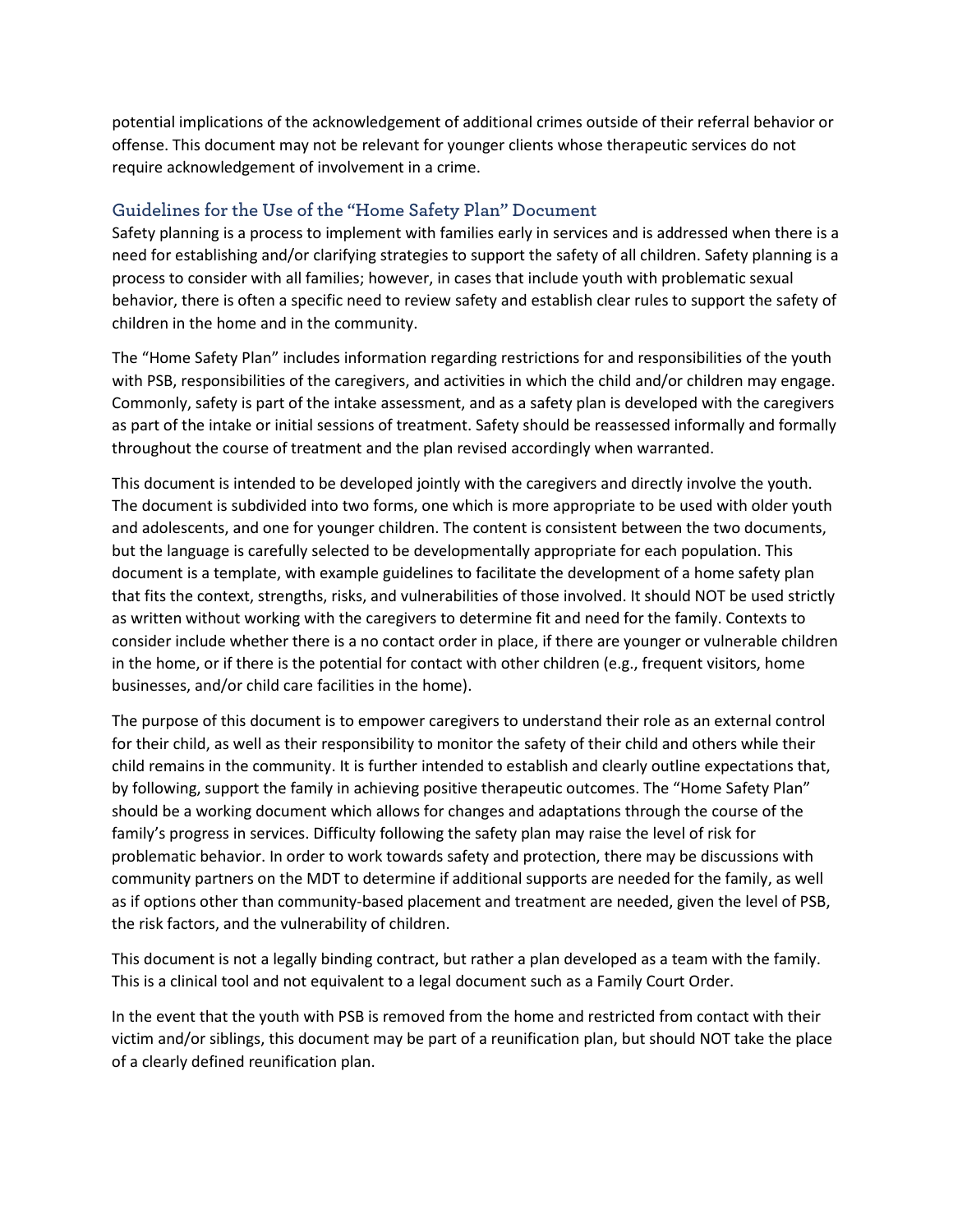After the safety plan is developed with the caregivers, a family meeting to include the youth with PSB is needed. CAC staff should prepare the caregivers to provide much of the information and messages about what is expected for the safety plan. When appropriate, other children in the home may be included in this family meeting. The presentation and discussion should fit the development of the children involved in the meeting. Allow time during the family meeting to review each item with the clients and allow for questions or discussions to ensure that safety is balanced with cultural sensitivity.

# **Guidelines to Consider in Creating a Memorandum of Understanding (MOU) to Expand or Improve Services for Youth with Problematic Sexual Behavior**

A Memorandum of Understanding (MOU) is a formal agreement between two or more agencies that establishes common goals and defines how a partnership will improve service delivery and/or expand services to children and families being served by your Children's Advocacy Center (CAC).

### **I. Considerations Regarding Critical Issues Before Entering into an MOU**

### **Needs:**

What are your CAC's needs? Does your CAC need to expand treatment services for youth with PSB? Does your CAC need more cooperation between agencies to promote effectiveness or improve efficiencies in service delivery?

#### **Resources:**

What community resources are available to improve and/or expand CAC services to children with PSB and their families? Specifically, are there private or community providers that specialize in the evaluation and treatment of children with PSB? Are there private or community providers that have similar mission and vision statements that may be congruent with your CAC's identified needs for youth with PSB? Do the local Department of Social Services and/or Board of Education have any resources that compliment, improve, or expand services to these youth?

### **Stakeholders:**

Who are vital stakeholders that can work cooperatively to improve and/or expand CAC services to children and families and/or identify and overcome barriers to service delivery? Stakeholders may include Child Protective Services, behavioral health specialists, public defenders, local courts or judges, law enforcement, Health Department specialists, pediatricians, and other local and state agency officials in juvenile justice.

### **II. Considerations for Establishing Clearly Defined Agency Expectations Before Entering into an MOU:**

### **Responsibilities:**

How will the CAC and the partnering agency(ies) designate and define responsibilities? Responsibilities should be defined as specific action statements and utilize actionable verbs (e.g., provide, support, refer, develop, participate, maintain, ensure, shall, identify, assess, testify etc.)

Examples of CAC responsibilities may include the following action statements: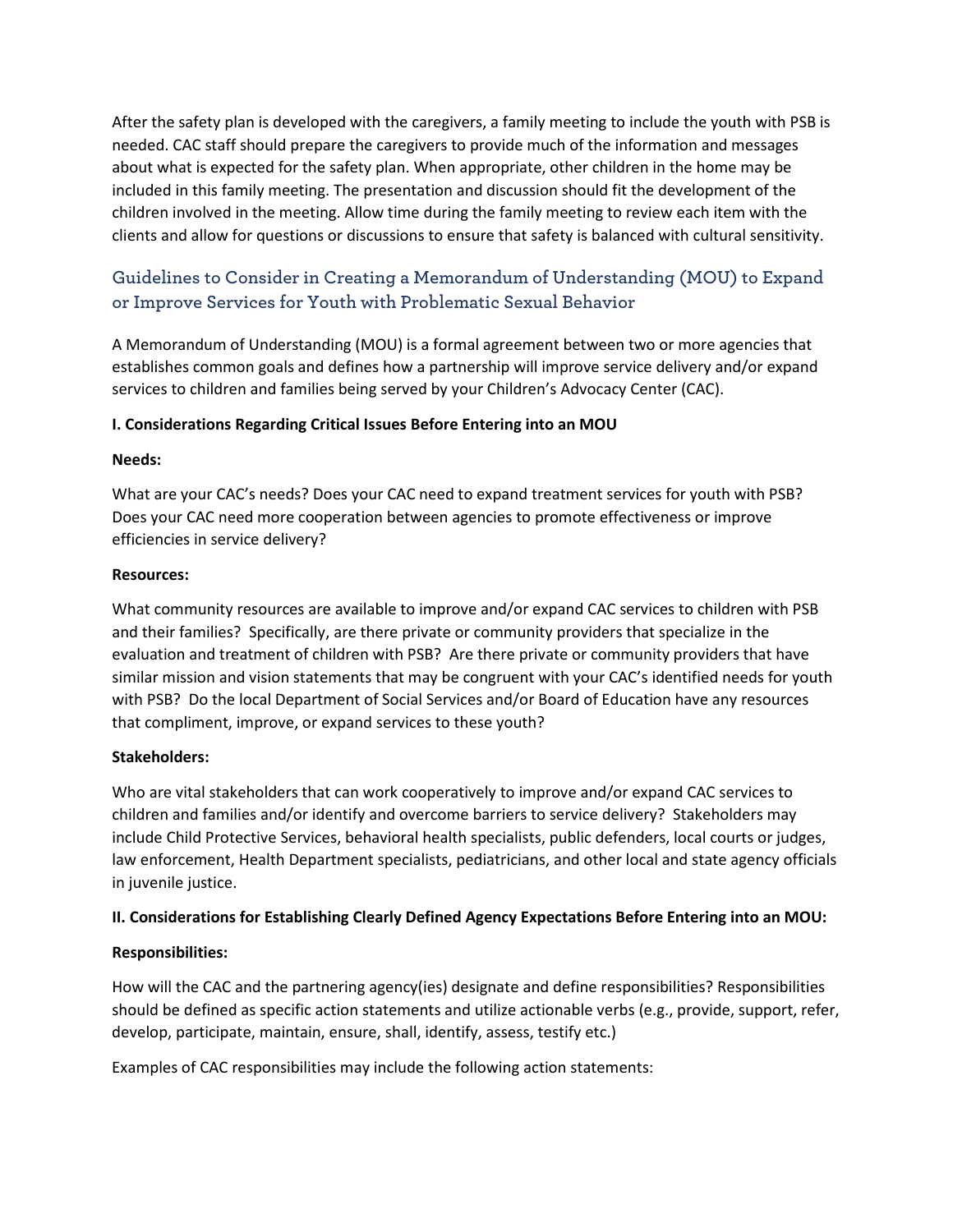- The CAC shall provide a safe environment for children during the investigative process when allegations of child maltreatment arise;
- The CAC will identify youth with problematic sexual behavior and present their findings to the MDT to determine evaluation and treatment needs, or;
- The CAC will ensure that appropriate internal/external referrals are made to providers that can provide evaluation and/or treatment services.

Examples of partnering agency responsibilities may include the following action statements:

- Community partners will monitor and supervise youth with problematic sexual behavior in the community.
- Treatment provider will deliver evaluative and treatment services to youth with problematic sexual behavior.
- Community partners will identify youth with problematic sexual behavior and refer to the CAC for the multidisciplinary coordination of services.

### **Confidentiality Limits:**

How will the CAC and partnering agency(ies) protect client rights to confidentiality? For example, both agencies may agree to share documents within their purview, but not third party records.

How will the CAC and the partnering agency(ies) disclose information? Will CACs share forensic interview reports or rely on verbal or documented information shared within the MDT meetings? For example, agencies may decide that the MDT Coordinator will document information shared and recommendations made by all parties in the MDT meeting and will disseminate this document to involved parties on the case.

How will the CAC and partnering agency(ies) handle unauthorized disclosures of confidential information? CACs should have policies and procedures in place for training staff regarding what, how, and with whom information is able to be shared outside the CAC in order to protect client confidentiality. For example, policies should ensure that CAC staff confidentially dispose of any third party documents provided to them by unauthorized personnel and only disseminate documents created by the CAC with proper authorizations in place. CACs should research and apply what is allowed and mandated by state law and local policy.

### **Term and Termination Limits:**

How long will the MOU be effective? For example, participating agencies may decide that the MOU will be effective for five years starting on the date the MOU is fully executed.

How will the CAC or treatment provider terminate the MOU, and for what reasons? For example, partnering agencies may agree that the MOU may be terminated by the CAC or partnering agency, for any reason and at any time, with 30 days written notice to the other party.

How will the CAC or partnering agency deal with disputes/grievances? For example, partnering agencies may decide that CAC leadership or partner agency leadership will meet to discuss disputes or grievances regarding the MOU in an attempt to rectify problems prior to issuing formal written notice of termination.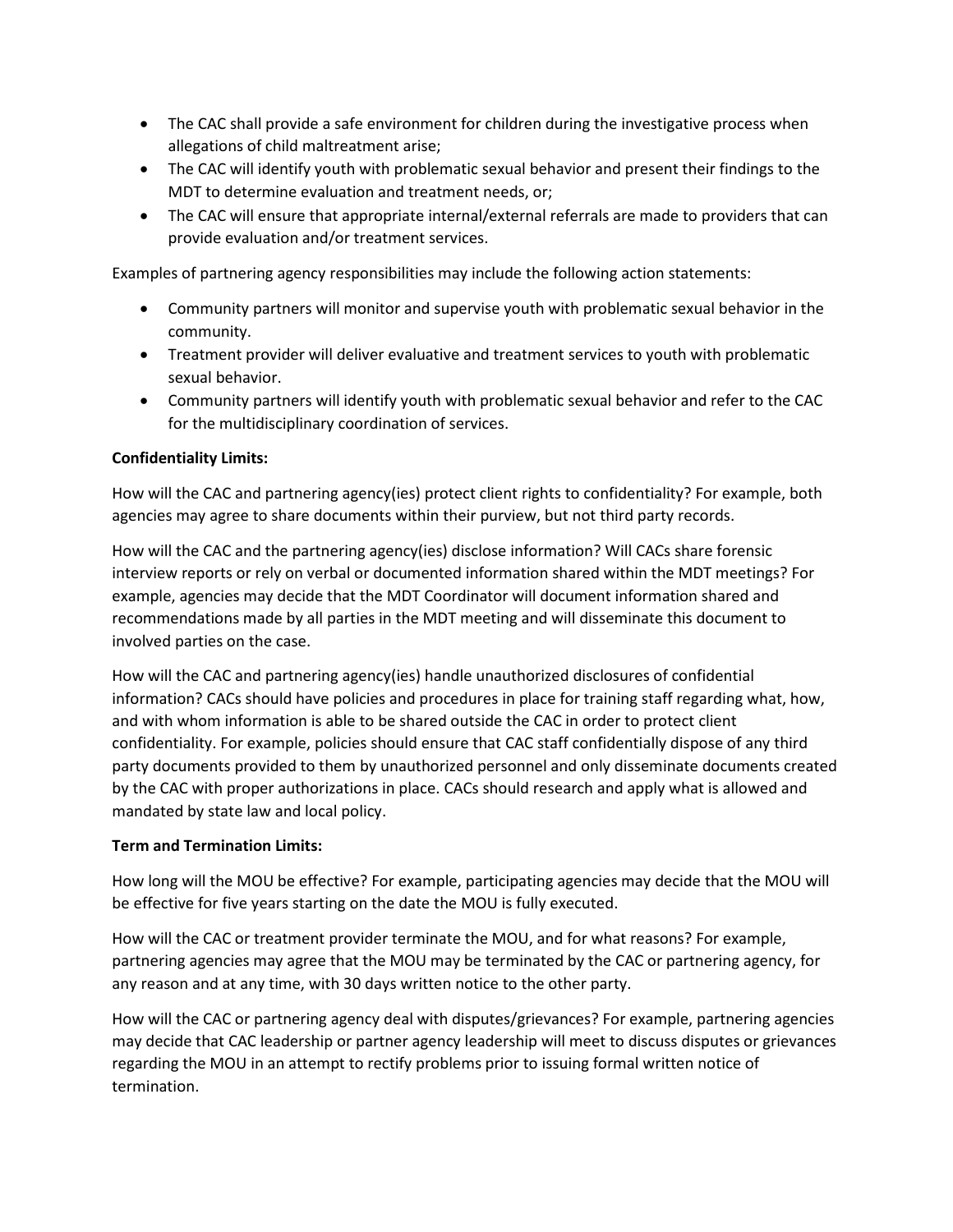# **Additional Considerations for CACs when Integrating Services for Youth with Problematic Sexual Behavior**

## **I. Considerations for Maintaining Client Safety, Supervision, and Privacy During Service Delivery at the CAC**

Proper supervision, safety, and privacy for all youth should be the primary goal within a CAC, and further considerations are required when integrating services for youth with PSB. If caregivers of youth with PSB are asked to supervise their child, staff should prepare caregivers prior to the appointment. This should include clear expectations of the type of supervision required by the agency. If staff is asked to supervise, clear guidelines should be established and education and training may be needed to ensure supervision is provided in a child-friendly manner. The likelihood of problematic sexual behavior occurring within a CAC is incredibly low, and is further reduced with adequate sight and sound supervision.

If instances of PSB are known to the CAC prior to scheduling an appointment or there are no contact orders in place, efforts should be made to ensure that the youth with PSB and the other child(ren) involved in the case are not scheduled for forensic interviews, assessments, or mental health services during overlapping periods of time. This ensures confidentiality is maintained for all clients involved and supports CAC's mandate for providing a child-focused setting that is physically and psychologically safe for all youth served. Some agencies may elect to make adaptations to service delivery to avoid unknown overlap in victim and PSB services. These may include changes in typical business hours, separate service delivery times, or use of separate waiting areas, entrances, or buildings.

When PSB is the reason for the referral, authorizations for the release of information can be made at the forensic interview as part of standard practice to allow for the sharing of information with assessment staff. Caregivers can be informed that, should the youth with PSB be seen at the CAC, this release would give the assessing provider access the victim's disclosure in order to inform the assessment and potential treatment recommendations for the youth with PSB. When youth with PSB are seen for an assessment, similar authorizations for the release of information can be completed to allow the assessing therapist to communicate with the forensic interviewer in the victim's case.

Law enforcement may choose to include information gathered in the forensic interview in their formal report, which may also be requested by the assessment provider of the youth with PSB to inform the assessment and subsequent treatment recommendations.

## **Sample Consent and Confidentiality Agreements**

Examples of these forms are available on following pages. Adding your agency's logo and contact information into the header or footer (or adding the content to your organization's letterhead) is recommended.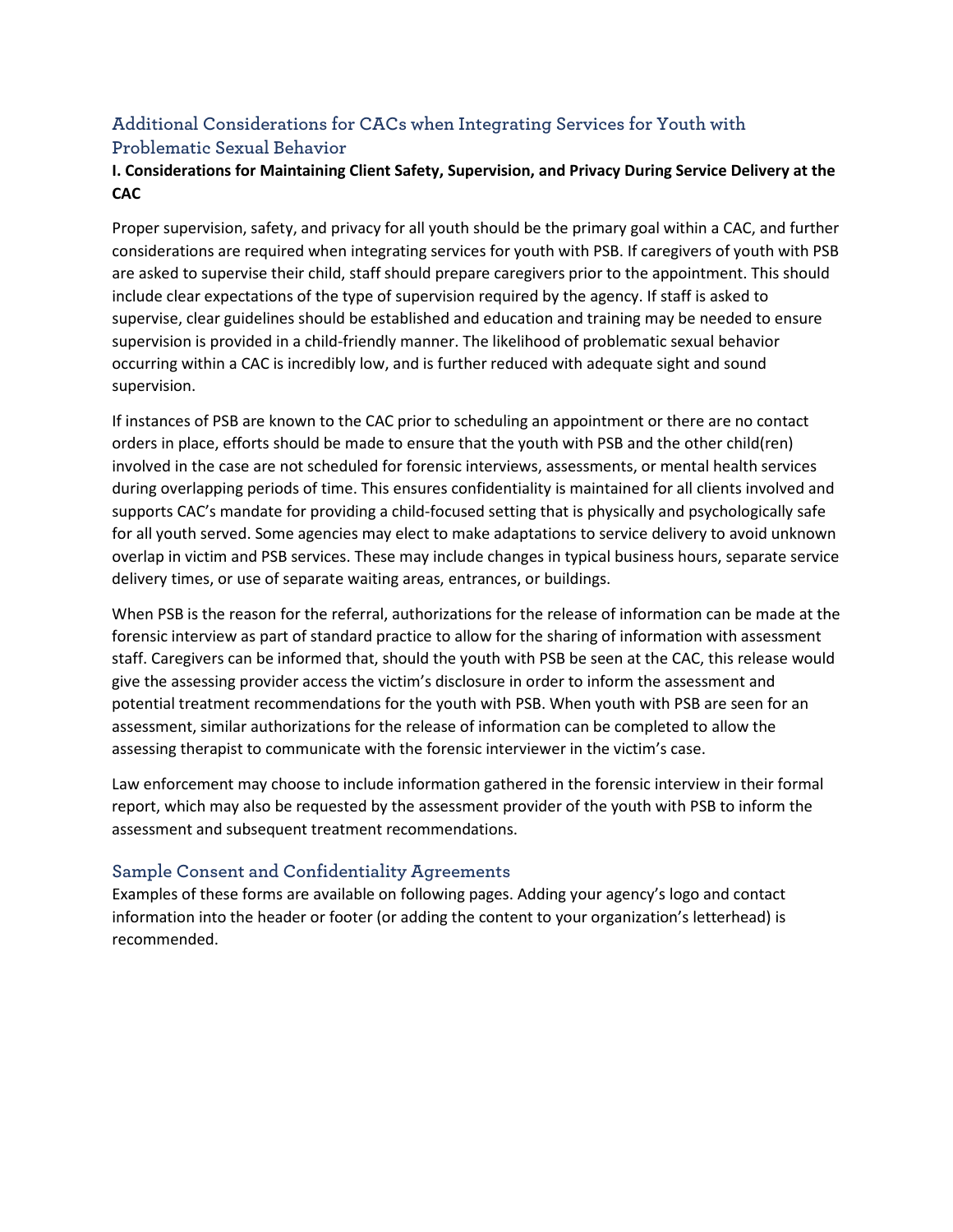# **Consent for Evaluation and Specialized Treatment**

| <u> 1989 - Johann Barn, mars ann an t-Amhain an t-Amhain an t-Amhain an t-Amhain an t-Amhain an t-Amhain an t-Amh</u> | of<br><u> 1989 - Johann John Stone, mars eta bat eta bat eta bat eta bat eta bat eta bat eta bat eta bat eta bat eta b</u>                                                                                                                                                                                                                                                                                                         |
|-----------------------------------------------------------------------------------------------------------------------|------------------------------------------------------------------------------------------------------------------------------------------------------------------------------------------------------------------------------------------------------------------------------------------------------------------------------------------------------------------------------------------------------------------------------------|
| Name of Legal Guardian                                                                                                | Relationship to Child                                                                                                                                                                                                                                                                                                                                                                                                              |
| Child's Name                                                                                                          | Date of Birth                                                                                                                                                                                                                                                                                                                                                                                                                      |
| do hereby authorize [Your Agency's Name] to conduct the following services (initial each) :                           |                                                                                                                                                                                                                                                                                                                                                                                                                                    |
| <b>Conduct Specialized Evaluation and Assessment</b>                                                                  |                                                                                                                                                                                                                                                                                                                                                                                                                                    |
| <b>Provide Specialized Treatment</b>                                                                                  |                                                                                                                                                                                                                                                                                                                                                                                                                                    |
| childhood trauma and abuse.                                                                                           | I understand that my records are protected under the Health Insurance Portability and Accountability<br>Act of 1996 (HIPPA), 45 C.F.R., Parts 160 and 164, and cannot be disclosed without my written consent<br>unless otherwise provided for in the regulations. This agency is a mandated reporter. The information<br>collected during the provision of services can be used anonymously for research related to prevention of |
| Legal Guardian #1 Signature                                                                                           | Date:                                                                                                                                                                                                                                                                                                                                                                                                                              |
| Legal Guardian #2 Signature                                                                                           | Date:                                                                                                                                                                                                                                                                                                                                                                                                                              |
| Witness                                                                                                               | Date:                                                                                                                                                                                                                                                                                                                                                                                                                              |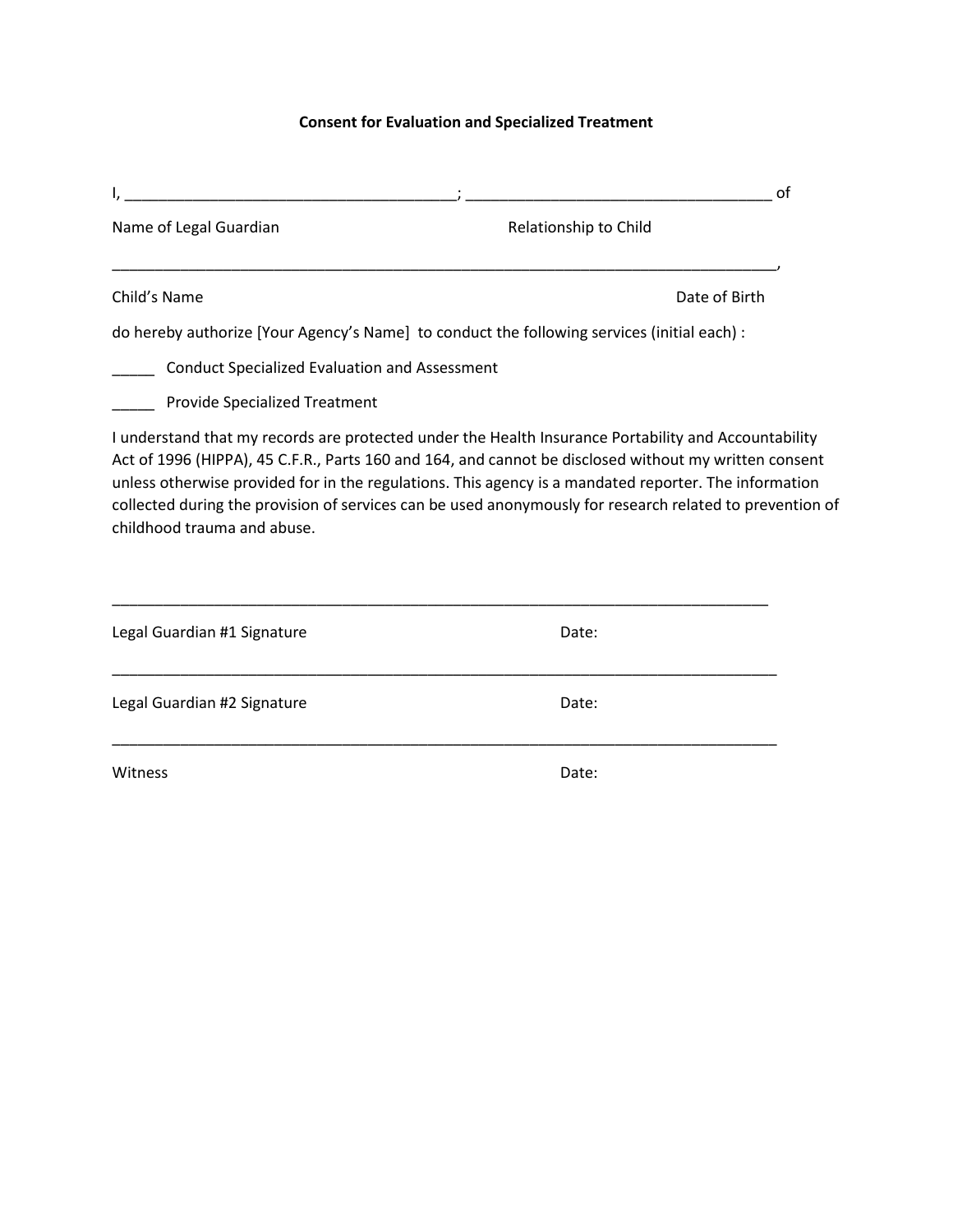# **Consent for the Release/Exchange of Confidential Information**

| I, __________________          | $=$ of                                                                                                                                                                                                                                                                                                                                                                                                                                                                                                                                                                                                                                                                                                                                                                                                                                                                                                            |
|--------------------------------|-------------------------------------------------------------------------------------------------------------------------------------------------------------------------------------------------------------------------------------------------------------------------------------------------------------------------------------------------------------------------------------------------------------------------------------------------------------------------------------------------------------------------------------------------------------------------------------------------------------------------------------------------------------------------------------------------------------------------------------------------------------------------------------------------------------------------------------------------------------------------------------------------------------------|
| Name of Legal Guardian         | Relationship to the Child                                                                                                                                                                                                                                                                                                                                                                                                                                                                                                                                                                                                                                                                                                                                                                                                                                                                                         |
| Child's Name                   | Date of Birth                                                                                                                                                                                                                                                                                                                                                                                                                                                                                                                                                                                                                                                                                                                                                                                                                                                                                                     |
| written, concerning the Child: | do hereby authorize [Your Agency's Name] to receive and release the following information, verbal and                                                                                                                                                                                                                                                                                                                                                                                                                                                                                                                                                                                                                                                                                                                                                                                                             |
|                                | _____ Family History; _______ Verbal Comments by the Provider; ______ Incident Reports;                                                                                                                                                                                                                                                                                                                                                                                                                                                                                                                                                                                                                                                                                                                                                                                                                           |
|                                | ____ Psychological/Psychiatric/Academic and Mental Health Evaluations; ____ MDT Records;                                                                                                                                                                                                                                                                                                                                                                                                                                                                                                                                                                                                                                                                                                                                                                                                                          |
|                                | Clinical Summary; ______ Forensic Interview Content; _______ Forensic Interview Report;                                                                                                                                                                                                                                                                                                                                                                                                                                                                                                                                                                                                                                                                                                                                                                                                                           |
|                                |                                                                                                                                                                                                                                                                                                                                                                                                                                                                                                                                                                                                                                                                                                                                                                                                                                                                                                                   |
|                                |                                                                                                                                                                                                                                                                                                                                                                                                                                                                                                                                                                                                                                                                                                                                                                                                                                                                                                                   |
|                                | (Person or organization from/to which disclosure/release is to be made)                                                                                                                                                                                                                                                                                                                                                                                                                                                                                                                                                                                                                                                                                                                                                                                                                                           |
|                                | __Exchange of Information __ Diagnostic Evaluation ___ Treatment Planning<br>I understand that my records are protected under the Health Insurance Portability and Accountability<br>Act of 1996 (HIPPA), 45 C.F.R., Parts 160 and 164, and cannot be disclosed without my written consent<br>unless otherwise provided for in the regulations. This agency is a mandated reporter and assures only<br>limited confidentiality. All information collected during the provision of services can be disclosed to<br>authorities investigating sexual abuse of a minor. All information collected can be used anonymously for<br>research related to prevention of childhood trauma and abuse. I authorize [Your Agency Name] to share<br>information for the purpose of treatment and service coordination with the members of the<br>Multidisciplinary Team (MDT) and the staff of the Children's Advocacy Center. |
| Legal Guardian #1 Signature    | Date:                                                                                                                                                                                                                                                                                                                                                                                                                                                                                                                                                                                                                                                                                                                                                                                                                                                                                                             |
| Legal Guardian #2 Signature    | Date:                                                                                                                                                                                                                                                                                                                                                                                                                                                                                                                                                                                                                                                                                                                                                                                                                                                                                                             |
| Witness                        | Date:                                                                                                                                                                                                                                                                                                                                                                                                                                                                                                                                                                                                                                                                                                                                                                                                                                                                                                             |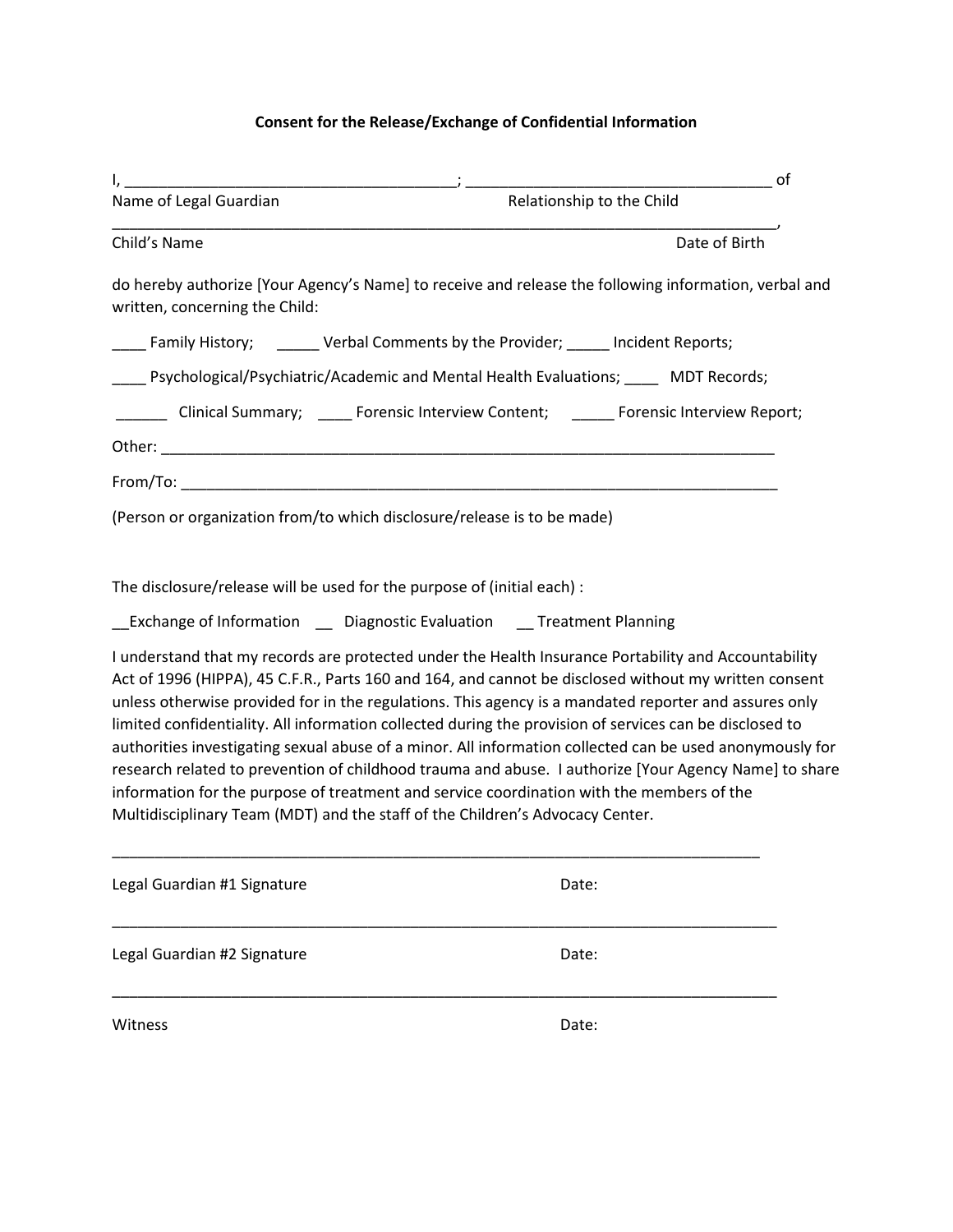#### **Consent for Case Review with the Multidisciplinary Team**

| Name of Legal Guardian | Relationship to the Child                                                                                                                                                                                                                                                                                              |
|------------------------|------------------------------------------------------------------------------------------------------------------------------------------------------------------------------------------------------------------------------------------------------------------------------------------------------------------------|
|                        |                                                                                                                                                                                                                                                                                                                        |
| Child's Name           | Date of Birth                                                                                                                                                                                                                                                                                                          |
|                        | hereby consent to and authorize [Your Agency Name] and its professional staff to conduct a case review<br>as deemed necessary or advisable by appropriate members of the Multidisciplinary Team (MDT). A case<br>review is a meeting of relevant agency members in order to review the information about the Child and |
|                        | help with coordination of care. The following are agencies who are members of the Multidisciplinary<br>Team (MDT), and with whom the Signee(s) authorize(s) [Your Agency Name] to share information for                                                                                                                |
|                        | the purpose of treatment and service coordination: Children's Advocacy Center, Primary Care Physician,                                                                                                                                                                                                                 |
|                        | Child Welfare [Local Name], Therapists, Family Court, Law Enforcement, Public Defender's Office,                                                                                                                                                                                                                       |
|                        | Drosecution, Denartment of Iuvenile Justice (Local Name), Denartment of Mental Health (Local Name)                                                                                                                                                                                                                     |

Prosecution, Department of Juvenile Justice [Local Name], Department of Mental Health [Local Name], Board Of Education, County School District;

Other: \_\_\_\_\_\_\_\_\_\_\_\_\_\_\_\_\_\_\_\_\_\_\_\_\_\_\_\_\_\_\_\_\_\_\_\_\_\_\_\_\_\_\_\_\_\_\_\_\_\_\_\_\_\_\_\_\_\_\_\_\_\_\_\_\_

I understand that my records are protected under the Health Insurance Portability and Accountability Act of 1996 (HIPPA), 45 C.F.R., Parts 160 and 164, and cannot be disclosed without my written consent unless otherwise provided for in the regulations. This agency is a mandated reporter. All information collected during the provision of services can be disclosed to authorities investigating sexual abuse of a minor and used anonymously for research related to prevention of childhood trauma and abuse.

| Legal Guardian #1 Signature | Date: |
|-----------------------------|-------|
| Legal Guardian #2 Signature | Date: |
| Witness                     | Date: |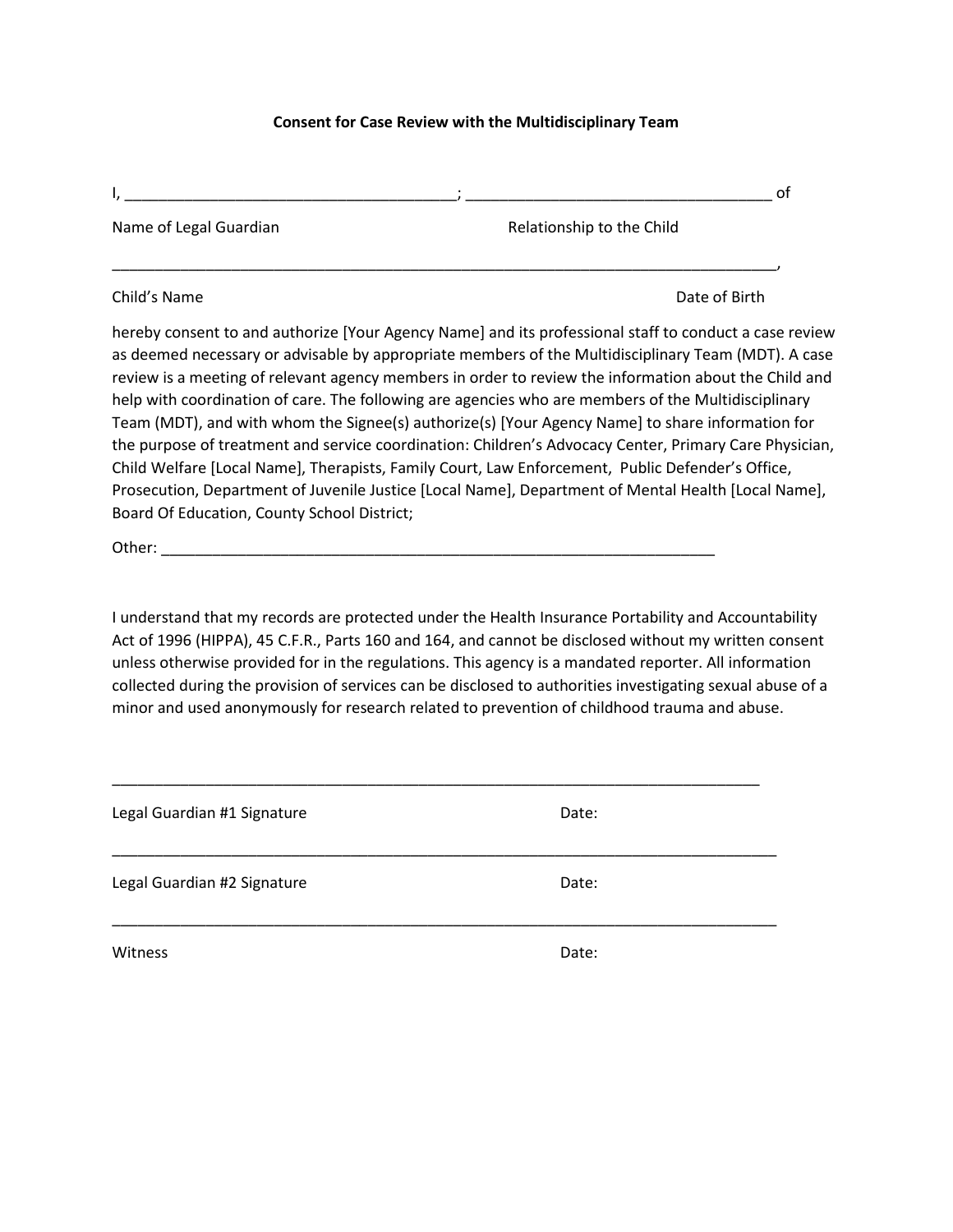#### **LIMITS OF CONFIDENTIALITY**

#### Treatment for Youth with Problematic Sexual Behavior

|                        |                           | O1 |
|------------------------|---------------------------|----|
| Name of Legal Guardian | Relationship to the Child |    |
|                        |                           |    |

Child's Name **Date of Birth** 

understand that there are limits to confidentiality when receiving assessment and treatment services at [location].

I understand that, when applicable, the therapists will discuss my child's treatment with appropriate staff and professionals within the child protective services, juvenile justice, legal, law enforcement, and/or other related agencies. I understand that this may take the form of verbal and/or written reports and may occur on a regular basis to best ensure that my child receives the appropriate care and to ensure the safety of the community.

I understand that if my child or I disclose information of incidents of suspected abuse or neglect that are not currently known to authorities, this information will be reported to the proper authorities, as required by state law.

I understand that if I or my child is in danger of hurting ourselves or others, this information will be reported in order to obtain appropriate protection.

I have been given the opportunity to ask questions about the limits of confidentiality and understand when reports will be necessary.

I understand that the treatment program does not require that the Child or Legal Guardian discuss any behavior or offense for which they have not been charged.

| Legal Guardian #1 Signature | Date: |
|-----------------------------|-------|
| Legal Guardian #2 Signature | Date: |
| <b>Witness Signature</b>    | Date: |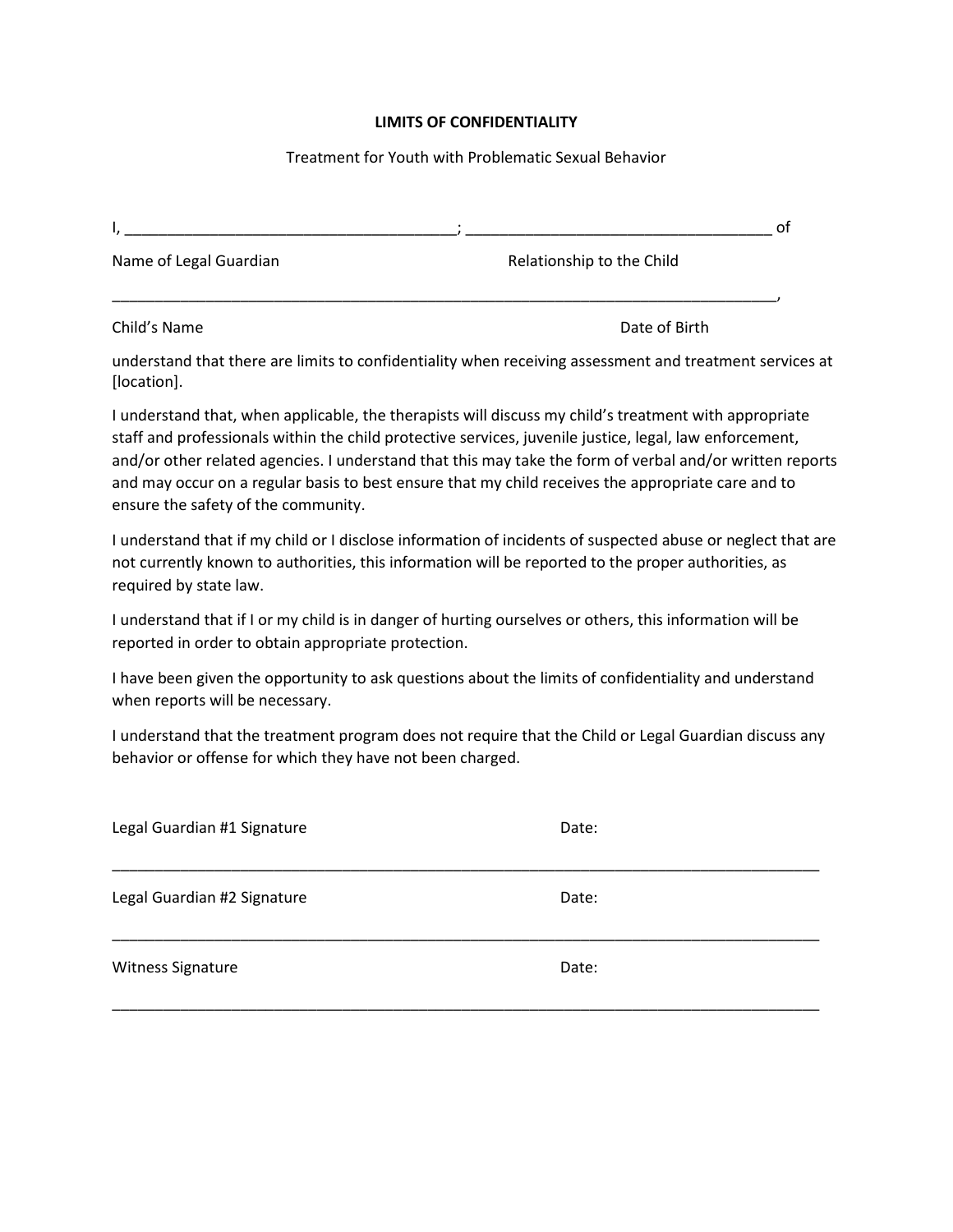### **Home Safety Plan - Adolescent**

This is a basic safety plan with suggested rules. This is a template to be adapted or customized to fit the family's situation. For most adolescents, the safety plan will have basic common-sense rules. In most cases, it should not keep adolescents from "having a life," nor should it impose a heavy burden on caregivers or family members. Although a safety plan will have clear rules against some activities (for example, babysitting or looking at pornography) and will require closer than usual parental supervision, it usually will not prohibit most normal teenage activities that parents might normally approve (e.g., spending time with appropriate peers, having a part-time job, engaging in school activities, playing sports, dating, etc.), and a safety plan normally will not require parents to take on 24/7 supervision. The basic suggested rules may include:

### Things Adolescent WILL NOT do:

1. Adolescent will never baby-sit for any amount of time. This includes any and all caretaking activities such as bathing, dressing, undressing, walking a younger child to the bus stop or to school, etc.

2. Adolescent will never go into their younger siblings' bedrooms. If they are invited into their bedrooms, they will say "No."

3. Adolescent will not allow their siblings to come into their bedroom.

4. Adolescent will not enter or remain in the bathroom when their siblings are in the bathroom.

5. Adolescent will keep the bathroom door locked when they are in the bathroom alone.

6. Adolescent will not engage in any "horseplay" or tickling with their siblings or any other young children.

7. Adolescent will not watch movies, TV shows, or internet material or listen to music that their parents have not approved or which contain sexual material.

8. Adolescent will not talk about sexual things or make sexual comments or sexual jokes around their siblings or any other children.

9. Adolescent will not send texts or emails which contain sexual content.

10. Adolescent will not engage in the use of pornography including looking at pictures or drawings of individuals without clothes.

Things Adolescent WILL do:

1. Adolescent will respect the authority of their parents and follow their house rules.

2. If Adolescent is doing something with their siblings or any other younger children, and the sibling or other child says "No," or "Stop," Adolescent will do so.

3. Adolescent will be appropriately dressed when in public areas of the house.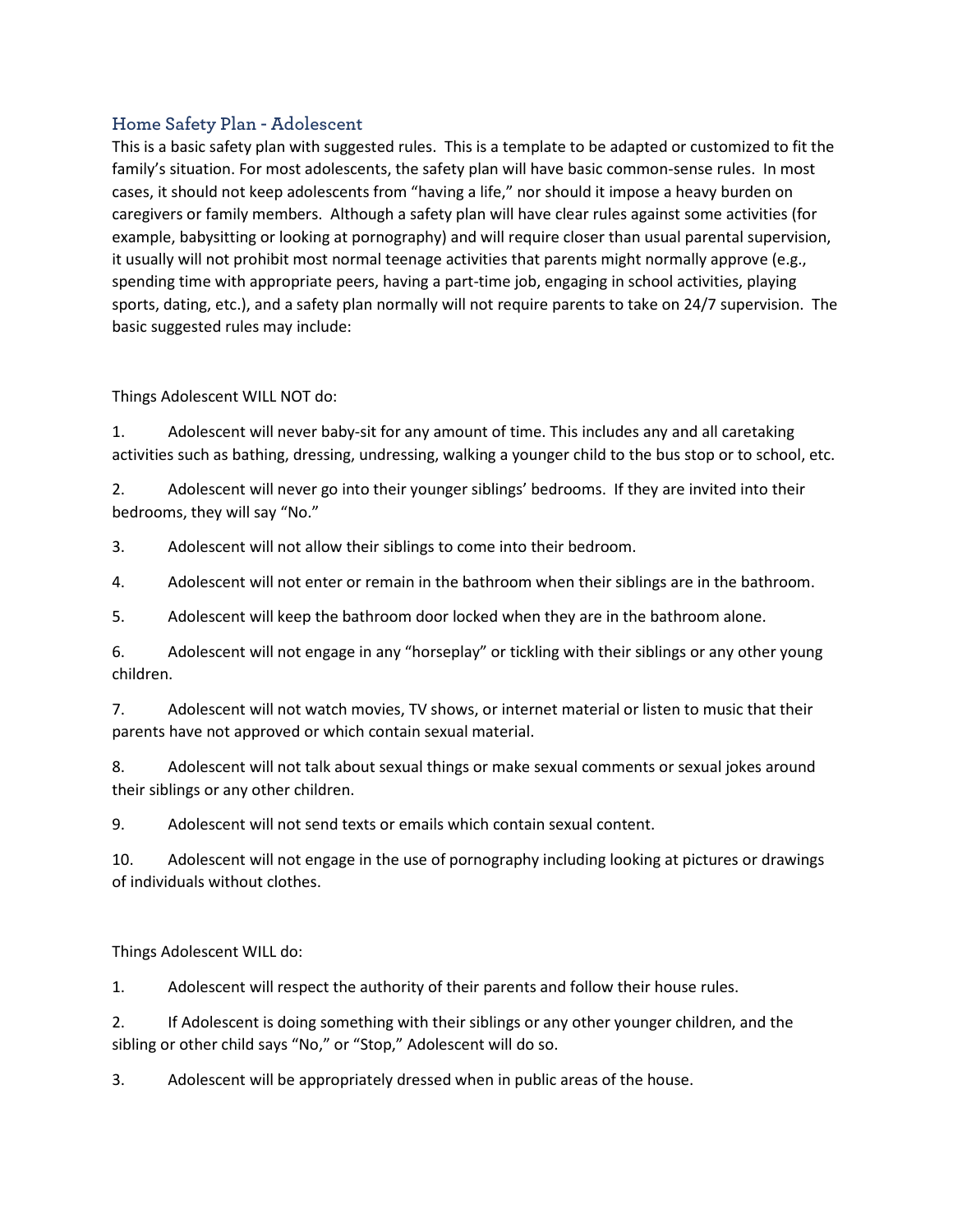4. If Adolescent's younger siblings, or any other children, bring up sexual topics or ask about sexual things, Adolescent will tell them to go ask their parent or caregiver.

5. If Adolescent feels temptations to engage in illegal sexual behavior, they will talk about it with a parent or caregiver.

Things Adolescent CAN do at home, if OK with siblings and parents while supervised by a responsible adult:

1. Adolescent can watch TV, read, listen to music, play sports or play games with their siblings.

2. Adolescent can talk and joke politely with their siblings.

3. Adolescent can go to house of worship, to the store, or on family outings with their family.

4. Adolescent can ride in the car with their family.

5. Adolescent can eat meals or go to restaurants with their family.

5. Adolescent can show appropriate affection to their siblings if the sibling initiates it and if a parent or caregiver is supervising. No kisses.

Some things Adolescent's Caregivers WILL do:

1. Where supervision is required per this Home Safety Plan, Caregivers will provide line of sight supervision to Adolescent, meaning that they must be able to see and hear Adolescent.

2. Caregivers will supervise interactions between Adolescent and young children and not ask Adolescent to babysit or engage in any care taking roles as mentioned above.

3. If Caregivers are not available to supervise interactions between Adolescent and young children, they will make sure that there is some other informed, responsible adult who will take on this responsibility.

4. Caregivers will supervise TV shows, music, videos, and internet material.

5. Caregivers will monitor Adolescent's activities, such as school work, homework, type of friends, whereabouts, curfew hours, and so forth, and help Adolescent make good choices.

6. Caregivers will help Adolescent follow rules by reminding them when necessary.

7. Caregivers will ensure that all the younger children are clothed unless they are in their own room with the door closed, in the bathroom with the door closed, or in bed.

8. Caregivers will be open and accepting to talking with Adolescent about any sexual questions or temptations.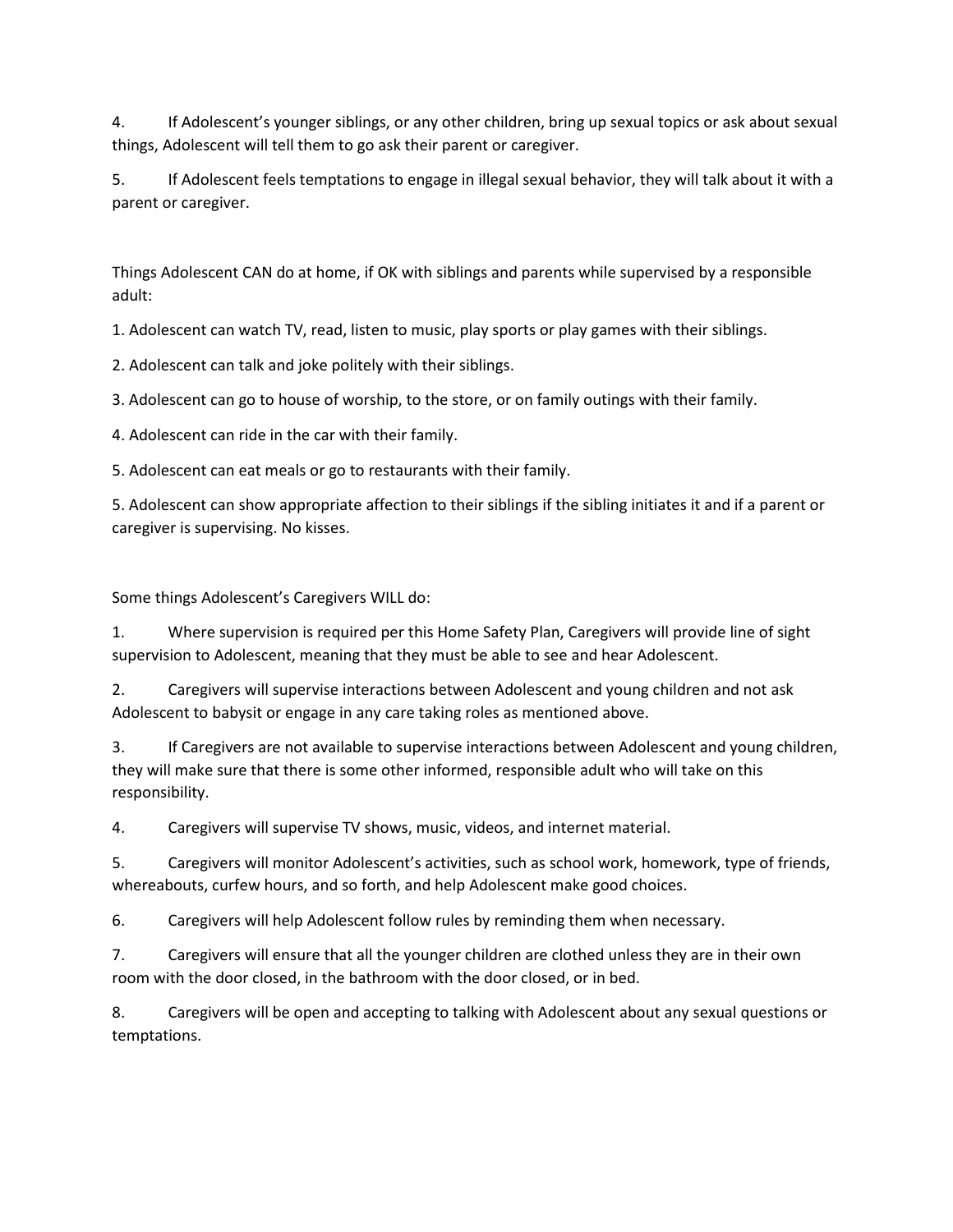The family agrees to:

- 1. Treat each other with respect.
- 2. Respect the Caregivers' authority and follow their house rules.
- 3. Listen to each other.
- 4. Be kind to each other.
- 5. Dress respectfully/appropriately.
- 6. Have fun activities with each other.

7. Have time so children and adolescents in the home can talk privately with their Caregivers about important matters, including questions about relationships.

8. Help each other be successful and follow the rules of the family.

| Other rules the family may wish to add |       |
|----------------------------------------|-------|
| 1.                                     |       |
| 2.                                     |       |
| 3.                                     |       |
|                                        |       |
| Adolescent Signature                   | Date: |
|                                        |       |
| Caregiver Signature                    | Date: |
|                                        |       |
| <b>Therapist Signature</b>             | Date: |
|                                        |       |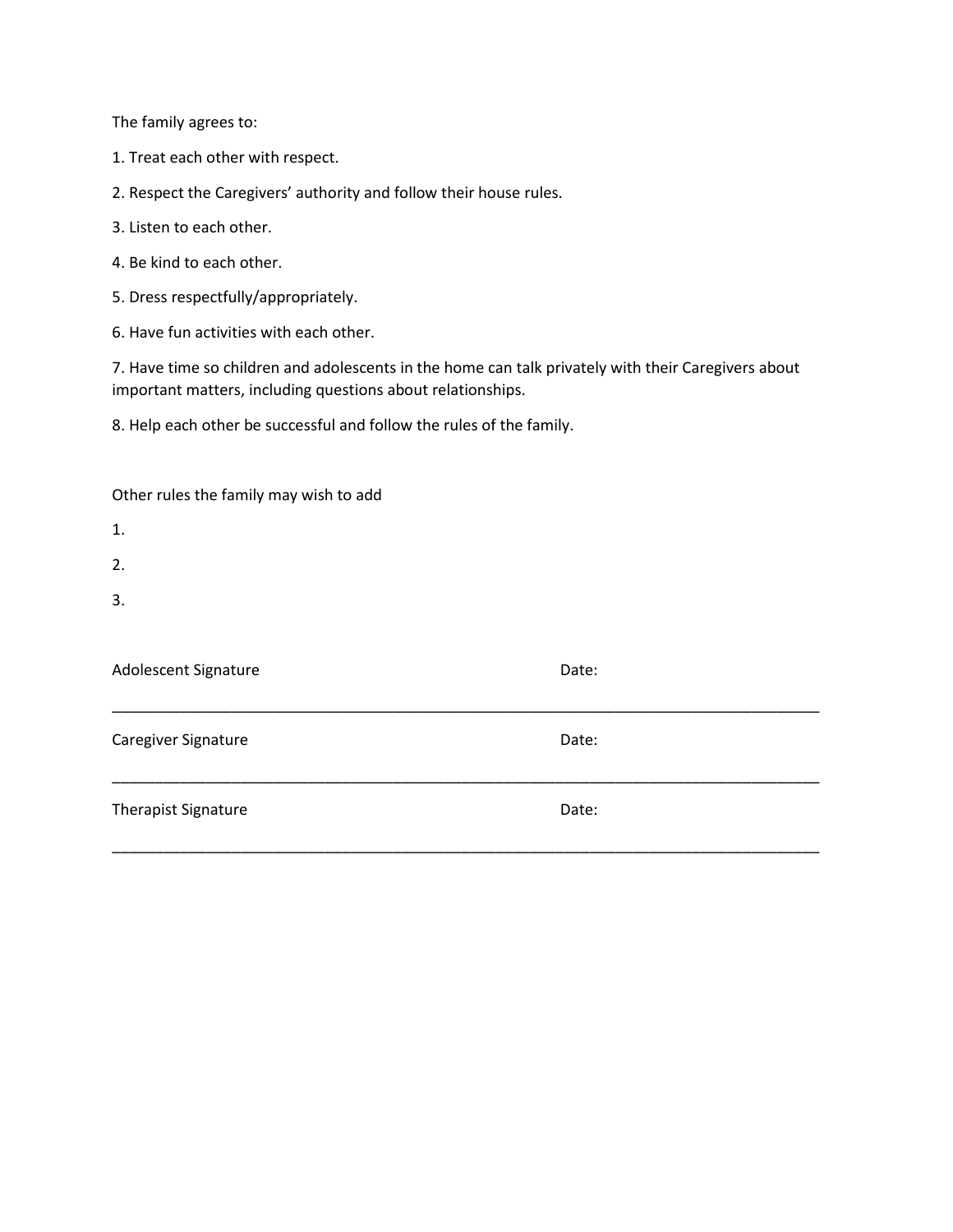## **Home Safety Plan – Child**

This is a basic safety plan with suggested rules. This is a template to be adapted or customized to fit the family's situation. For most children in our program, the safety plan will have basic common-sense rules. In most cases, it should not keep children from "having a life," nor should it impose a heavy burden on caregivers or family members. Although a safety plan will have clear rules against some activities (e.g., babysitting or looking at pornography) and will require closer than usual parental supervision, it usually will not prohibit most normal youth activities of which parents might normally approve (for example, spending time with appropriate peers, engaging in school activities, playing sports, etc.), and a safety plan normally will not require parents to take on 24/7 supervision. The basic suggested rules may include:

### Things Child WILL NOT do:

1. Child will never baby-sit for any amount of time. This includes any and all caretaking activities such as bathing, dressing, undressing, walking a younger child to the bus stop or to school, etc.

2. Child will never go into their younger siblings' bedrooms. If they are invited into their bedrooms, they will say "No."

3. Child will not allow their siblings to come into their bedroom.

4. Child will not enter or remain in the bathroom when their siblings are in the bathroom.

5. Child will keep the bathroom door locked when they are in the bathroom alone.

6. Child will not engage in any "horseplay" or tickling with their siblings or any other young children.

7. Child will not watch movies, TV shows, or internet material or listen to music that their parents have not approved or which contain sexual material.

8. Child will not talk about sexual things or make sexual comments or sexual jokes around their siblings or any other children.

9. Child will not send texts or emails which contain sexual content.

10. Child will not engage in the use of pornography including looking at pictures or drawings of individuals without clothes.

### Things Child WILL do:

1. Child will respect the authority of their parents and follow their house rules.

2. If Child is doing something with their siblings or any other younger children, and the sibling or other child says "No," or "Stop," Child will do so.

3. Child will be appropriately dressed when in public areas of the house.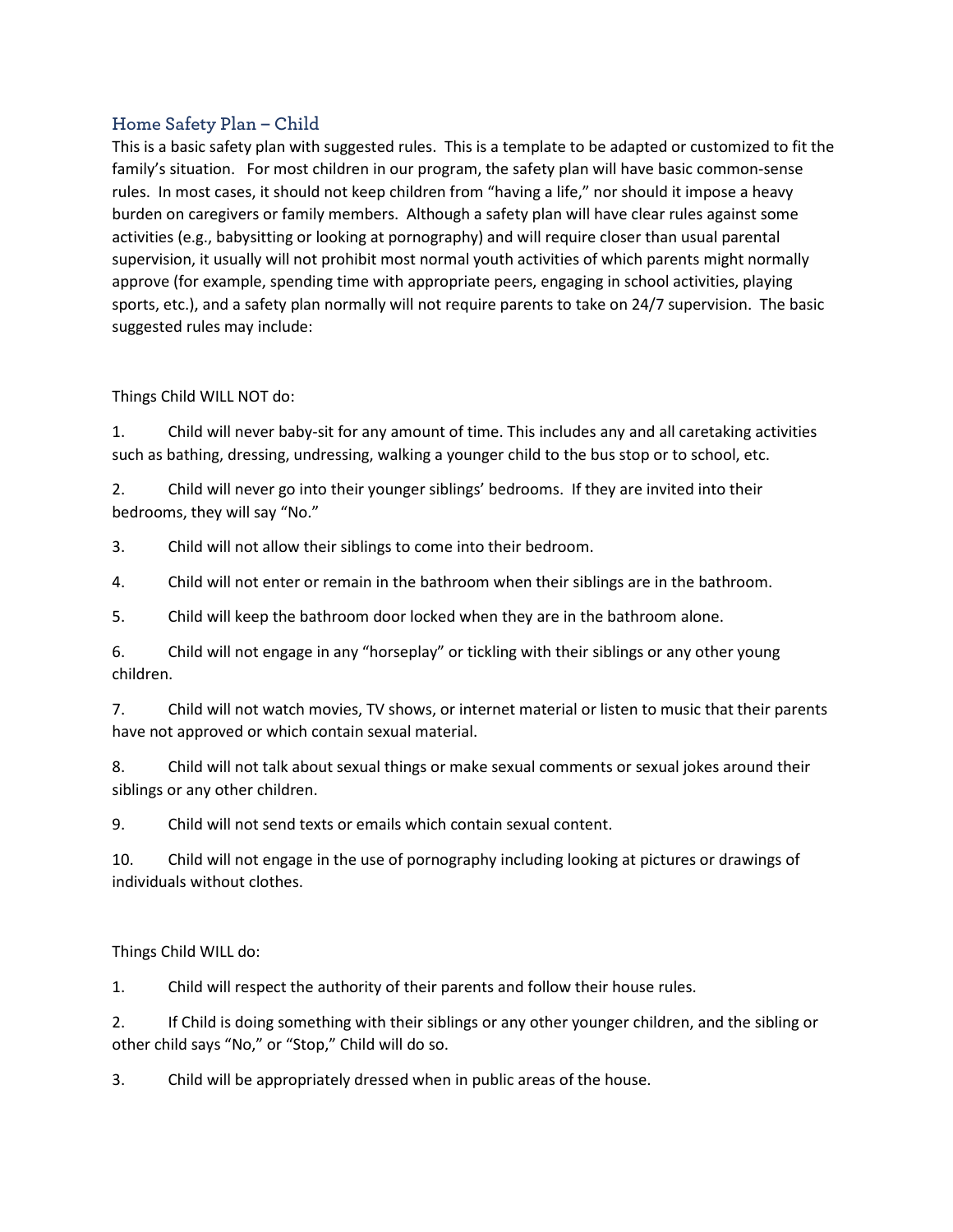4. If Child's younger siblings, or any other children, bring up sexual topics or ask about sexual things, Child will tell them to go ask their parent or caregiver.

5. If Child feels temptations to engage in illegal sexual behavior, they will talk about it with a parent or caregiver.

Things Child CAN do at home, if OK with siblings and parents while supervised by a responsible adult:

1. Child can watch TV, read, listen to music, play sports or play games with their siblings.

2. Child can talk and joke politely with their siblings.

3. Child can go to house of worship, to the store, or on family outings with their family.

4. Child can ride in the car with their family.

5. Child can eat meals or go to restaurants with their family.

5. Child can show appropriate affection to their siblings if the sibling initiates it and if a parent or caregiver is supervising. No kisses.

Some things Child's Caregivers WILL do:

1. Where supervision is required per this Home Safety Plan, Caregivers will provide line of sight supervision to Child, meaning that they must be able to see and hear Child.

2. Caregivers will supervise interactions between Child and young children and not ask Child to babysit or engage in any care taking roles as mentioned above.

3. If Caregivers are not available to supervise interactions between Child and young children, they will make sure that there is some other informed, responsible adult who will take on this responsibility.

4. Caregivers will supervise TV shows, music, videos, and internet material.

5. Caregivers will monitor Child's activities, such as school work, homework, type of friends, whereabouts, curfew hours, and so forth, and help Child make good choices.

6. Caregivers will help Child follow rules by reminding them when necessary.

7. Caregivers will ensure that all the younger children are clothed unless they are in their own room with the door closed, in the bathroom with the door closed, or in bed.

8. Caregivers will be open and accepting to talking with Child about any sexual questions or temptations.

The family agrees to:

1. Treat each other with respect.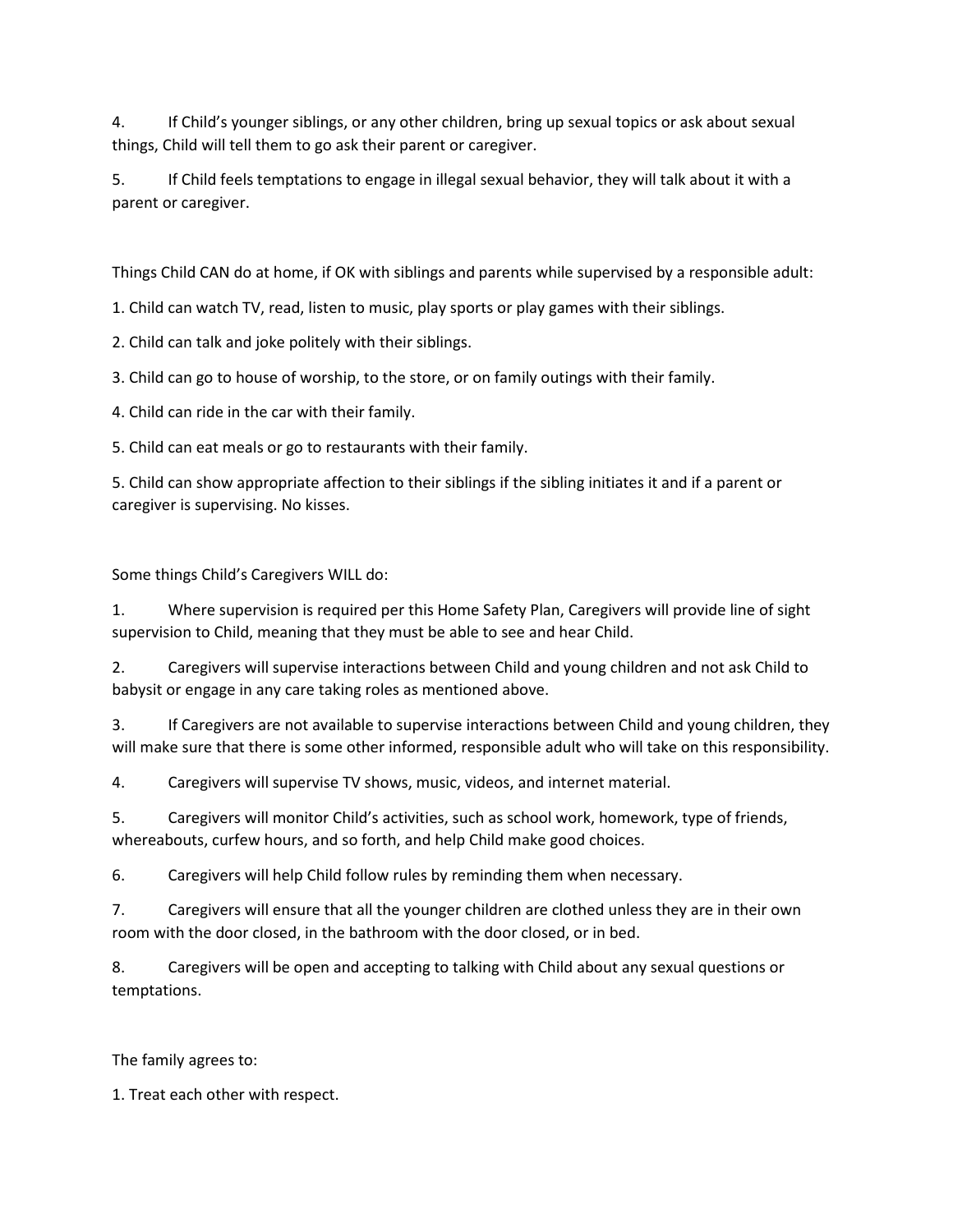2. Respect the Caregivers' authority and follow their house rules.

3. Listen to each other.

4. Be kind to each other.

5. Dress respectfully/appropriately.

6. Have fun activities with each other.

7. Have time so children and Childs in the home can talk privately with their Caregivers about important matters, including questions about relationships.

8. Help each other be successful and follow the rules of the family.

| Other rules the family may wish to add |       |
|----------------------------------------|-------|
| 1.                                     |       |
| 2.                                     |       |
| 3.                                     |       |
|                                        |       |
| Child Signature                        | Date: |
|                                        |       |
| Caregiver Signature                    | Date: |
|                                        |       |
| <b>Therapist Signature</b>             | Date: |
|                                        |       |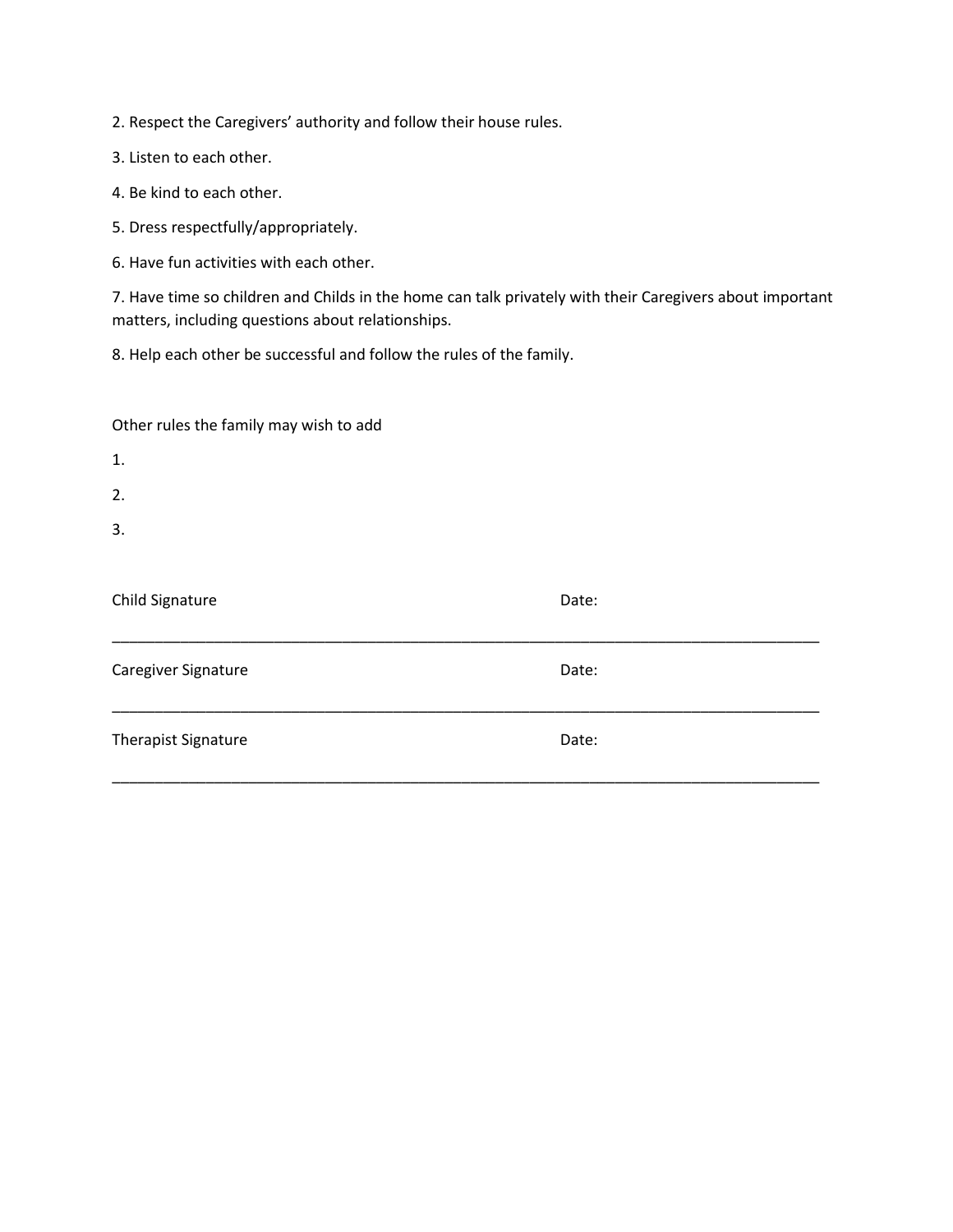### **Sample Memorandum of Understanding Between CAC and Treatment Provider**

MEMORANDUM OF UNDERSTANDING BETWEEN (Children's Advocacy Center) AND (Treatment Provider) For Evaluative and Treatment Services for Youth with Problematic Sexual Behavior

(Children's Advocacy Center) partners with outside agencies through Memorandums of Understanding (MOUs) to provide high-quality services for youth with problematic sexual behavior (PSB).

(Children's Advocacy Center) seeks strong partnerships to address safety, management, supervision, and treatment of youth with PSB so that the youth can:

\*Be treated on an outpatient basis while living in the community;

\*Live safely with other children, and;

\*Attend school and participate in school activities without jeopardizing the safety of themselves or other students.

This understanding outlines the collaboration between (Children's Advocacy Center) and (Treatment Provider) to provide evaluative and treatment services to youth with PSB and their families. As both agencies recognize the need for a continuum of services, the following collaborative services are mutually agreed upon:

(Children's Advocacy Center) shall:

1) Host the Multidisciplinary Team (MDT) and generate referrals.

2) Ensure an MDT member is responsible for making the initial referral to (Treatment Provider) for evaluation and treatment of youth with PSB.

3) Obtain a signed, dated, and witnessed release of information (ROI) from the parent or legal guardian, before referral to (Treatment Provider). A referral will include the following information: (specific based on agency) demographic information on the youth exhibiting PSB and their caretaker/guardian, a brief summary of the PSB and any other pertinent psychosocial information obtained during the course of the CAC's involvement.

4) Send referrals to (specific title of individual receiving referral) via (email, phone, etc.)

5) Provide support to (Treatment Provider) around participation in legal processes and re-staffing of cases as needed.

6) (Other specifics for the CAC)

(Treatment Provider) shall:

1) Contact the parent/legal guardian of the youth identified as having PSB within 48 hours of the initial referral, via phone or mail, to schedule an intake or evaluation session.

2) Provide evaluative and treatment services based on Best Practice Standards, that are evidencebased, and ethically sound.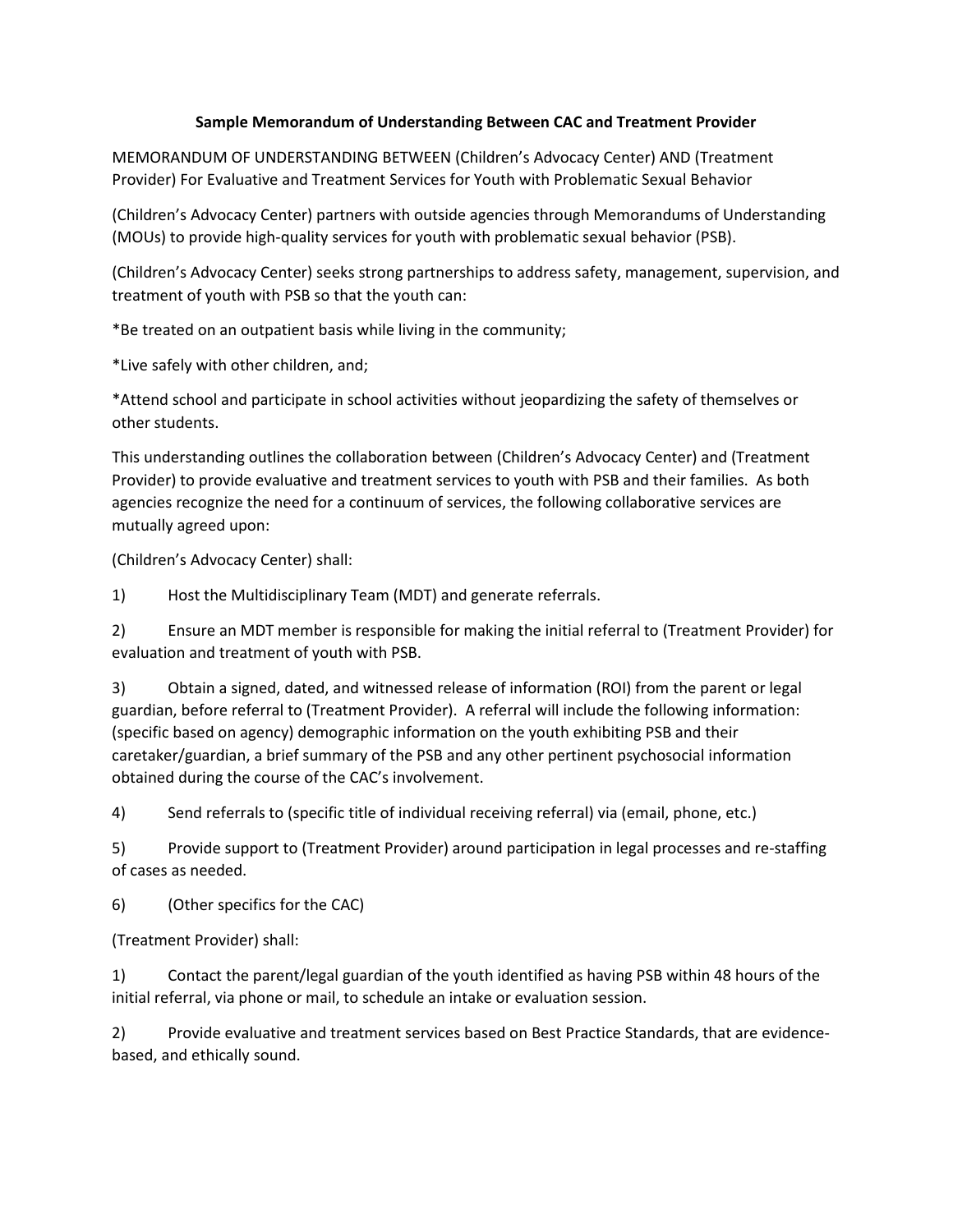3) Develop a comprehensive treatment plan that includes safety recommendations for managing the youth in the least restrictive setting possible.

4) Participate in (specific to the referring agency)/(CAC) transition meetings with Child Protective Services and/or Family Team Decision Making (FTDM) Meetings.

5) Maintain communication with (CAC) staff including (agency specific) to ensure that referred youth and families receive appropriate follow-up and case coordination services.

6) Ensure that all (Treatment Program) clinicians are appropriately licensed by the State of (specify) and have the knowledge and skills necessary to provide effective interventions to youth with PSB.

7) Ensure that all (Treatment Program) clinicians will remain abreast of current research and apply this accordingly to evaluative and treatment services.

8) Obtain and keep liability insurance policies, throughout the term of this MOU, that are issued by a company or companies authorized to do business in the State of (specify) and licensed by the (specify) with liability coverage provided therein in the amount of at least (specify).

9) (Other specifics for the Treatment Provider)

As both agencies recognize the need to protect mental health records, the following confidentiality provisions are mutually agreed to:

1) Protect their clients' right to confidentiality. (CAC) and (Treatment Provider) agree that any mental health records generated as a result of the CAC program referrals are maintained by (Treatment Provider) staff. Access to these mental health records can only be granted with the appropriate written informed consent of the child/parent/guardian as required by law.

2) Not disclose or use any information concerning a recipient of services provided under this MOU, except in accordance with a court order, for any purposes not directly connected with the administration of such services, except upon written consent of (CAC) or as required by (specify any state-specific regulations or laws governing confidentiality).

3) Acknowledge that any unauthorized disclosure of records and information is a criminal offense punishable by a fine of up to (specify \$ and any other possible penalties-incarceration etc.) (Treatment Provider) shall be bound by these confidentiality provisions. Any individuals authorized to access the information maintained by (Treatment Provider) pursuant to this agreement, shall be obligated to sign a Confidentiality Acknowledgement (attached hereto as Addendum A). Only individuals who have a need to know will be provided with confidential information.

Both agencies recognize the term and termination provisions:

1) This MOU will be effective for a period of (specify) starting on the date the MOU is fully executed.

2) Either agency may terminate this MOU for any reason and at any time, upon providing (specify timeframe) written notice to the other agency.